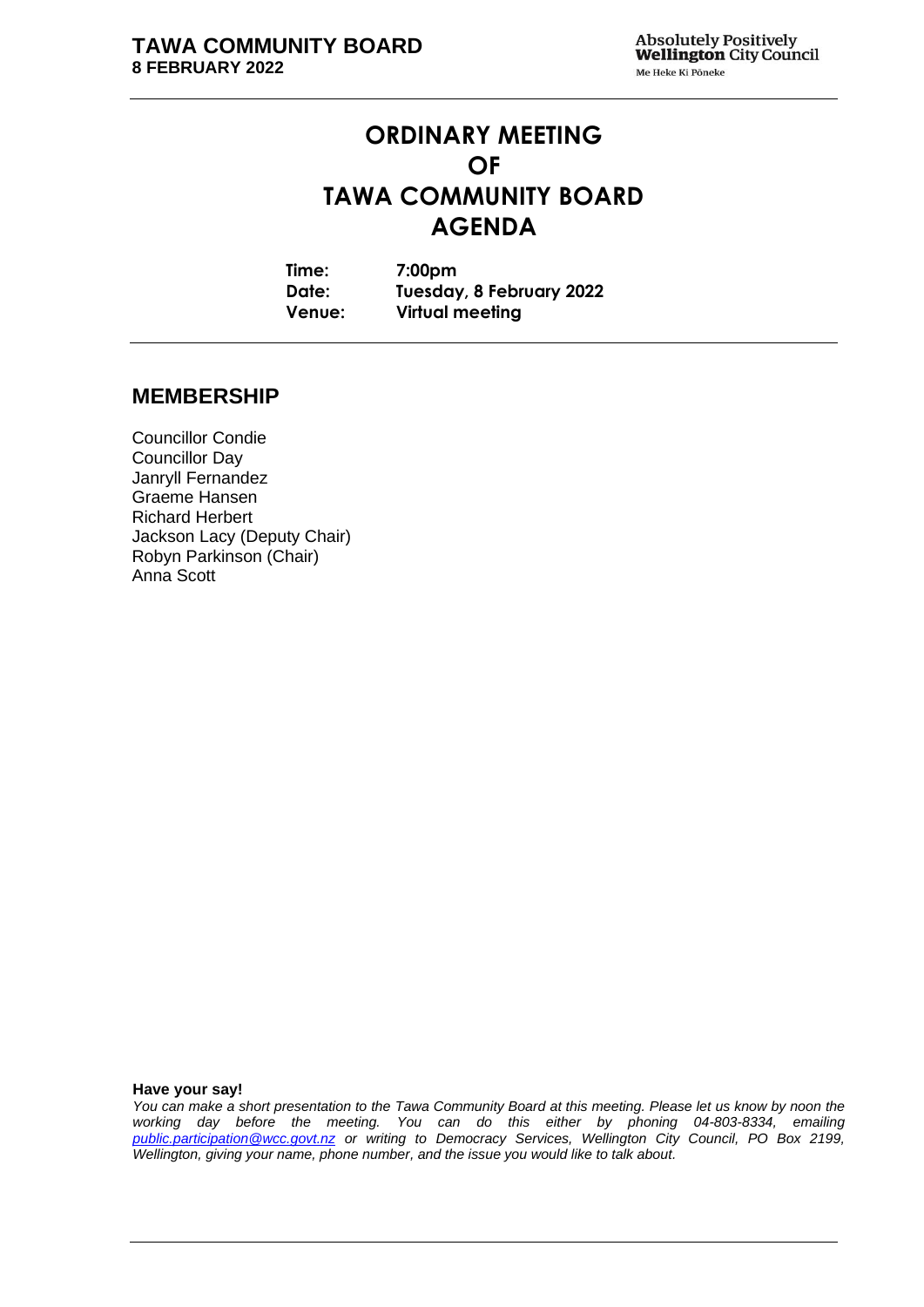# **TABLE OF CONTENTS 8 FEBRUARY 2022**

| <b>Business</b> | Page No. |
|-----------------|----------|
|-----------------|----------|

| 1. |                | <b>Meeting Conduct</b>                                                                  | 5              |
|----|----------------|-----------------------------------------------------------------------------------------|----------------|
|    | 1.1            | Karakia                                                                                 | 5              |
|    |                | 1.2 Apologies                                                                           | 5              |
|    |                | 1.3 Conflict of Interest Declarations                                                   | 5              |
|    |                | 1.4 Confirmation of Minutes                                                             | 5              |
|    | 1.5            | <b>Tawa Community Board Service Award</b>                                               | 5              |
|    |                | <b>1.6 Public Participation</b>                                                         | 5              |
|    | 1.7            | Items not on the Agenda                                                                 | 5              |
| 2. |                | <b>Oral Reports</b>                                                                     | $\overline{7}$ |
|    |                | 2.1 Oral Updates                                                                        | $\overline{7}$ |
| 3. | <b>Reports</b> |                                                                                         | 9              |
|    | 3.1            | <b>Tawa Community Board Discretionary Fund - Monthly</b><br>Allocations 2021/2022       | 9              |
|    | 3.2            | Resource consents applications and approvals for 24<br>November 2021 to 31 January 2022 | 13             |
|    |                | 3.3 Current and Upcoming Consultations and Engagements                                  | 17             |
|    |                | 3.4 Forward Programme                                                                   | 19             |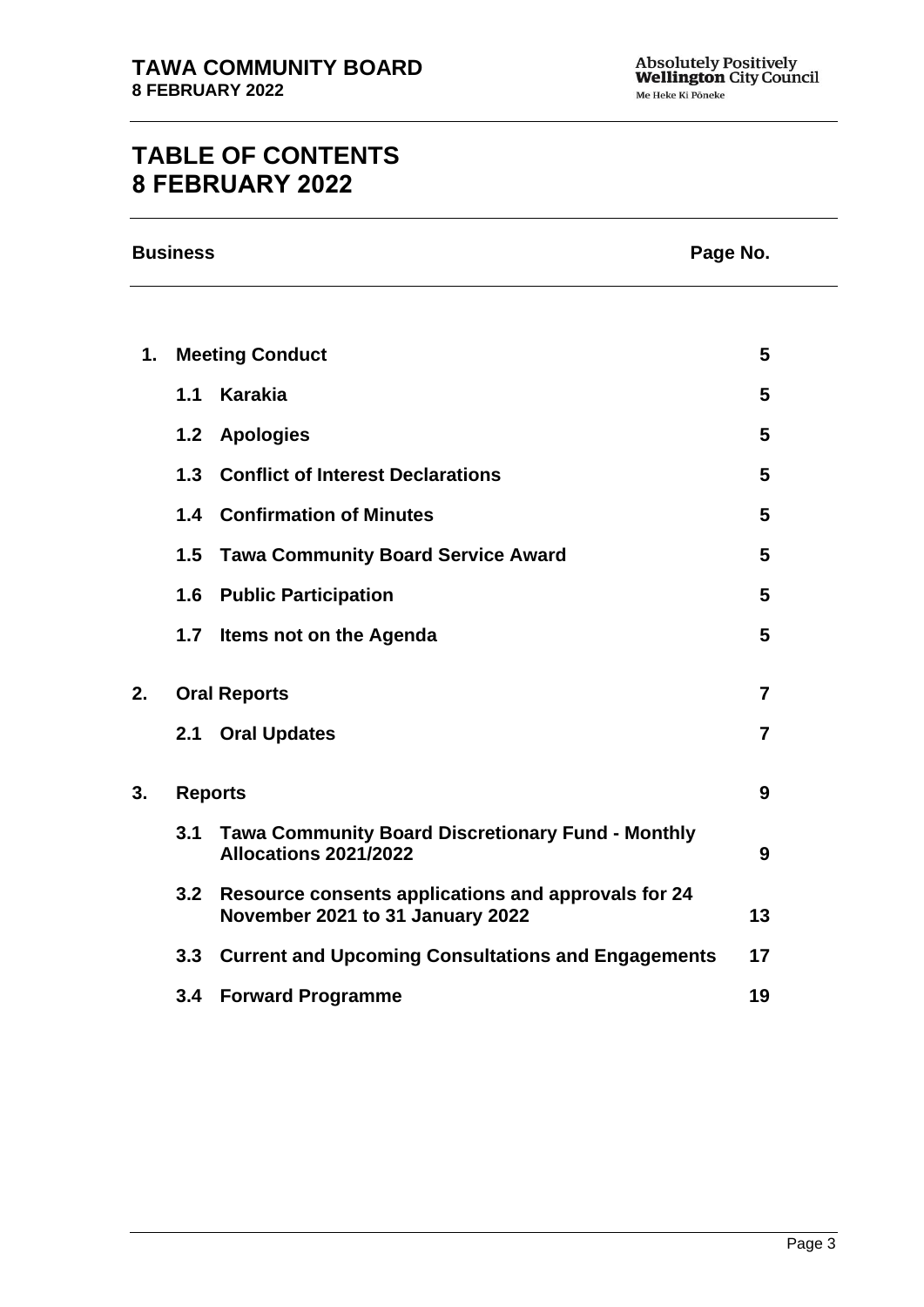# <span id="page-2-0"></span>**1. Meeting Conduct**

# **1. 1 Karakia**

The Chairperson will open the meeting with a karakia.

| Kia hora te marino                  | May peace be widespread.            |
|-------------------------------------|-------------------------------------|
| Kia whakapapa pounamu te moana      | May the sea be like greenstone;     |
| Hei huarahi mā tatou I te rangi nei | a pathway for all of us this day.   |
| Aroha atu, aroha mai                | Let us show respect for each other, |
| Tātou i a tātou katoa.              | love for one another.               |

At the appropriate time, the following karakia will be read to close the meeting.

**Kia whakairia te tapu Kia wātea ai te ara Kia turuki whakataha ai Kia turuki whakataha ai Haumi e. Hui e. Tāiki e!**

Restrictions are moved aside, so the pathway is clear to return to everyday activities. Let us be united.

widespread.

#### <span id="page-2-1"></span>. **1. 2 Apologies**

The Chairperson invites notice from members of apologies, including apologies for lateness and early departure from the meeting, where leave of absence has not previously been granted.

#### <span id="page-2-2"></span>**1. 3 Conflict of Interest Declarations**

Members are reminded of the need to be vigilant to stand aside from decision making when a conflict arises between their role as a member and any private or other external interest they might have.

#### <span id="page-2-3"></span>**1. 4 Confirmation of Minutes**

The minutes of the meeting held on 2 December 2021 will be put to the Tawa Community Board for confirmation.

#### <span id="page-2-4"></span>**1. 5 Tawa Community Board Service Award**

A Tawa Community Board Service Award may be presented.

#### <span id="page-2-6"></span>**1. 6 Public Participation**

A maximum of 60 minutes is set aside for public participation at the commencement of any meeting of the Council or committee that is open to the public. Under Standing Order 3.23.3 a written, oral or electronic application to address the meeting setting forth the subject, is required to be lodged with the Chief Executive by 12.00 noon of the working day prior to the meeting concerned, and subsequently approved by the Chairperson.

#### <span id="page-2-5"></span>**1. 7 Items not on the Agenda**

Any item not on the agenda may only be discussed if a motion to discuss the item is passed by a unanimous resolution of the meeting; and:

1. The item is a minor item relating to the general business of the local authority; and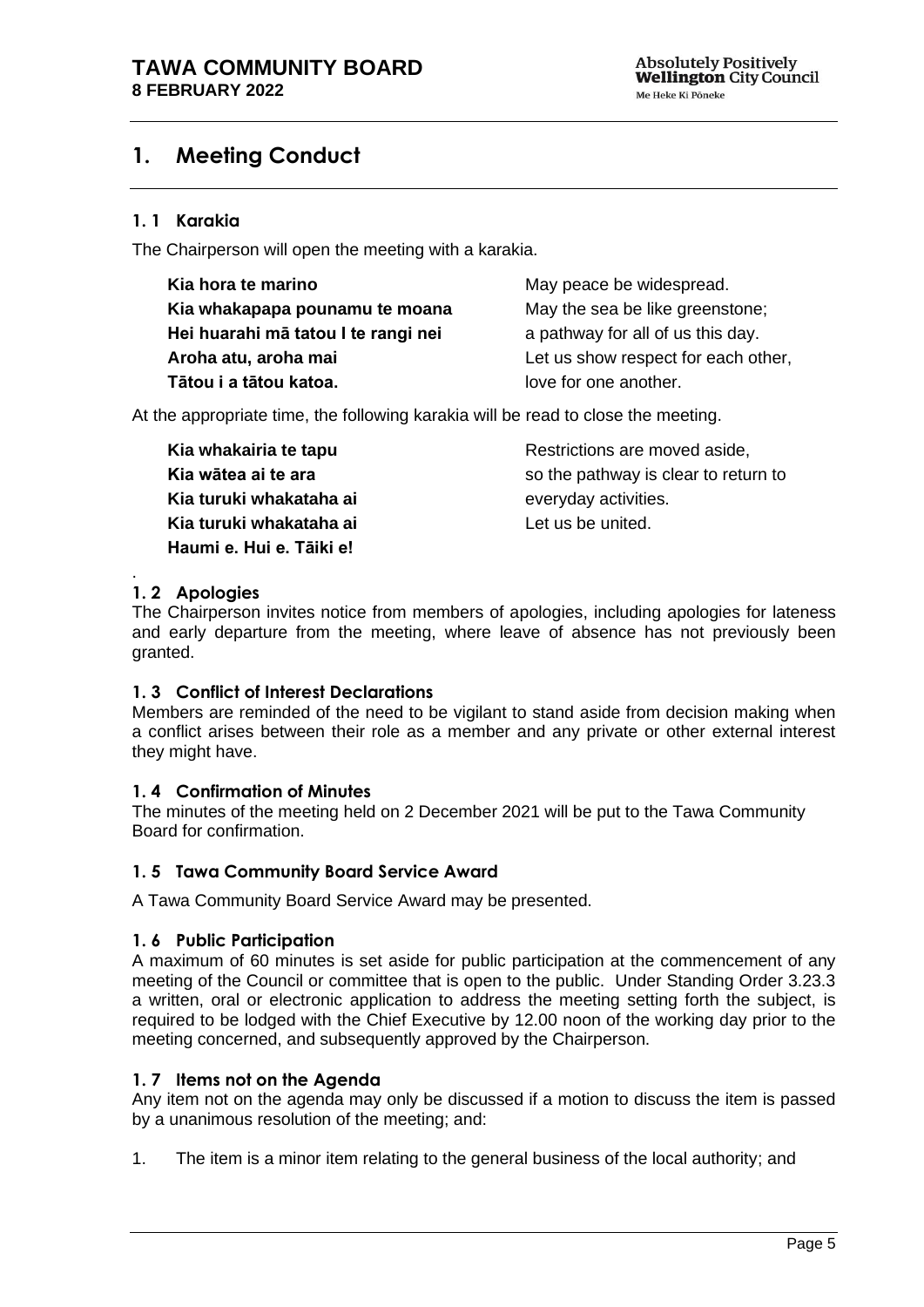- 2. The Chairperson explains at the beginning of the meeting, at a time when it is open to the public, that the item will be discussed at the meeting but no resolution, decision or recommendation may be made in respect of that item except to refer that item to a subsequent meeting for further discussion; and
- 3. The Chairperson explains to the meeting why the item is not on the agenda and the reason why discussion of the item cannot be delayed.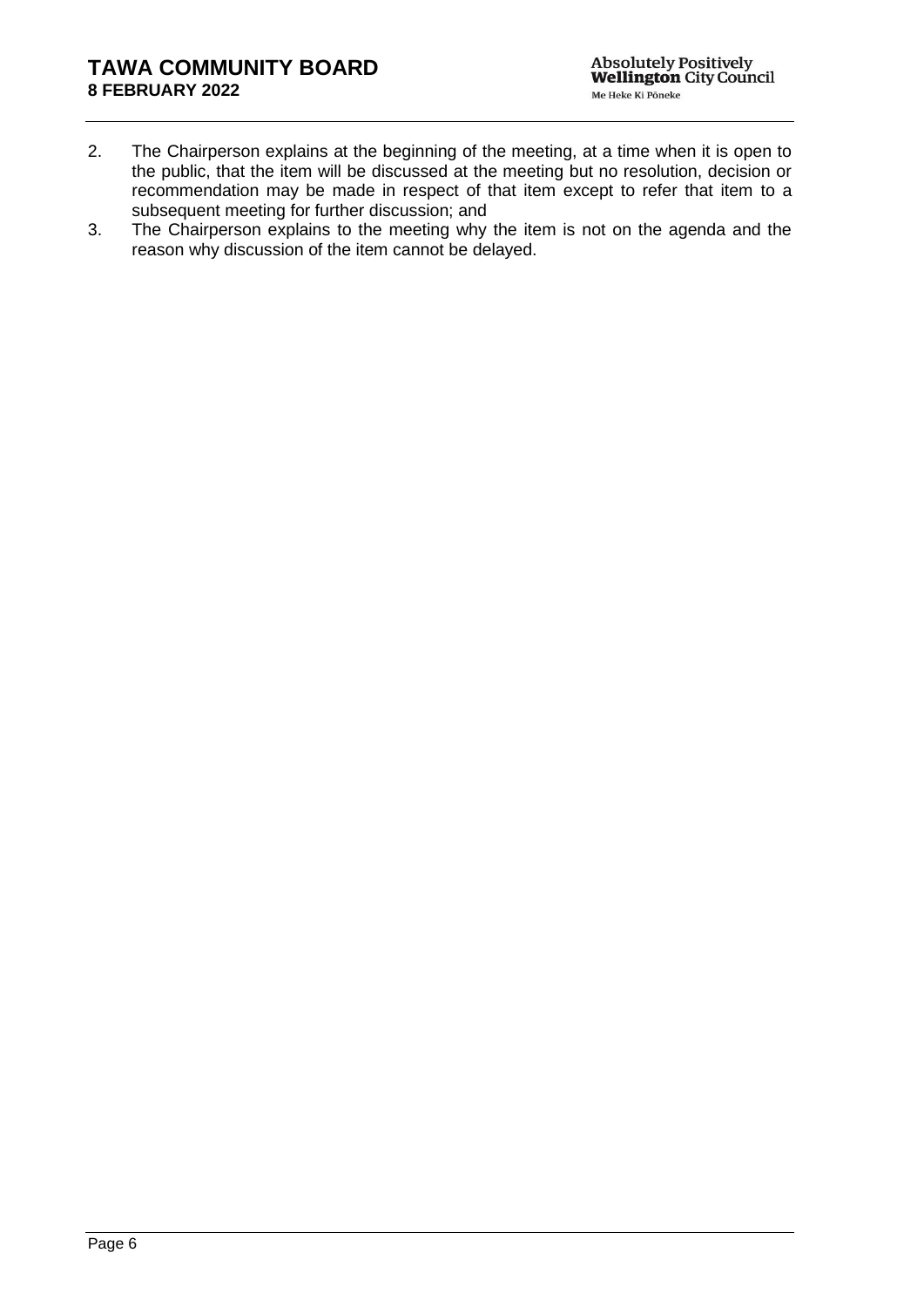# <span id="page-4-1"></span><span id="page-4-0"></span>**2. Oral Reports**

# **ORAL UPDATES**

#### **Kōrero taunaki Summary of considerations**

#### **Purpose**

1. This report to Tawa Community Board provides an opportunity to Council officers, external organisations and Tawa Community Board members to share progress on relevant issues.

#### **Strategic alignment with community wellbeing outcomes and priority areas**

Aligns with the following strategies and priority areas:

|                                                                                                    | $\boxtimes$ Sustainable, natural eco city<br>$\boxtimes$ People friendly, compact, safe and accessible capital city<br>Innovative, inclusive and creative city<br>$\Box$<br>$\Box$ Dynamic and sustainable economy                                                                                                                                                                                      |
|----------------------------------------------------------------------------------------------------|---------------------------------------------------------------------------------------------------------------------------------------------------------------------------------------------------------------------------------------------------------------------------------------------------------------------------------------------------------------------------------------------------------|
| <b>Strategic alignment</b><br>with priority<br>objective areas from<br>Long-term Plan<br>2021-2031 | $\boxtimes$ Functioning, resilient and reliable three waters infrastructure<br>$\Box$ Affordable, resilient and safe place to live<br>$\boxtimes$ Safe, resilient and reliable core transport infrastructure network<br>$\Box$ Fit-for-purpose community, creative and cultural spaces<br>$\boxtimes$ Accelerating zero-carbon and waste-free transition<br>$\Box$ Strong partnerships with mana whenua |
| <b>Relevant Previous</b><br>decisions                                                              | Speakers at this month's meeting were agreed at the previous Tawa<br>Community Board meeting.                                                                                                                                                                                                                                                                                                           |

#### **Financial considerations**

- $\boxtimes$  Nil  $\Box$  Budgetary provision in Annual Plan /  $\Box$  Unbudgeted \$X Long-term Plan
- 2. There are no financial considerations associated with this report.

Authoriser Jennifer Parker, Democracy Services Manager

#### **Risk**

|        | $\boxtimes$ Low | Medium                          | コ High | Extreme |
|--------|-----------------|---------------------------------|--------|---------|
| Author |                 | Alisi Puloka, Democracy Advisor |        |         |

 $\mathbb{R}^2$ 

# **Taunakitanga**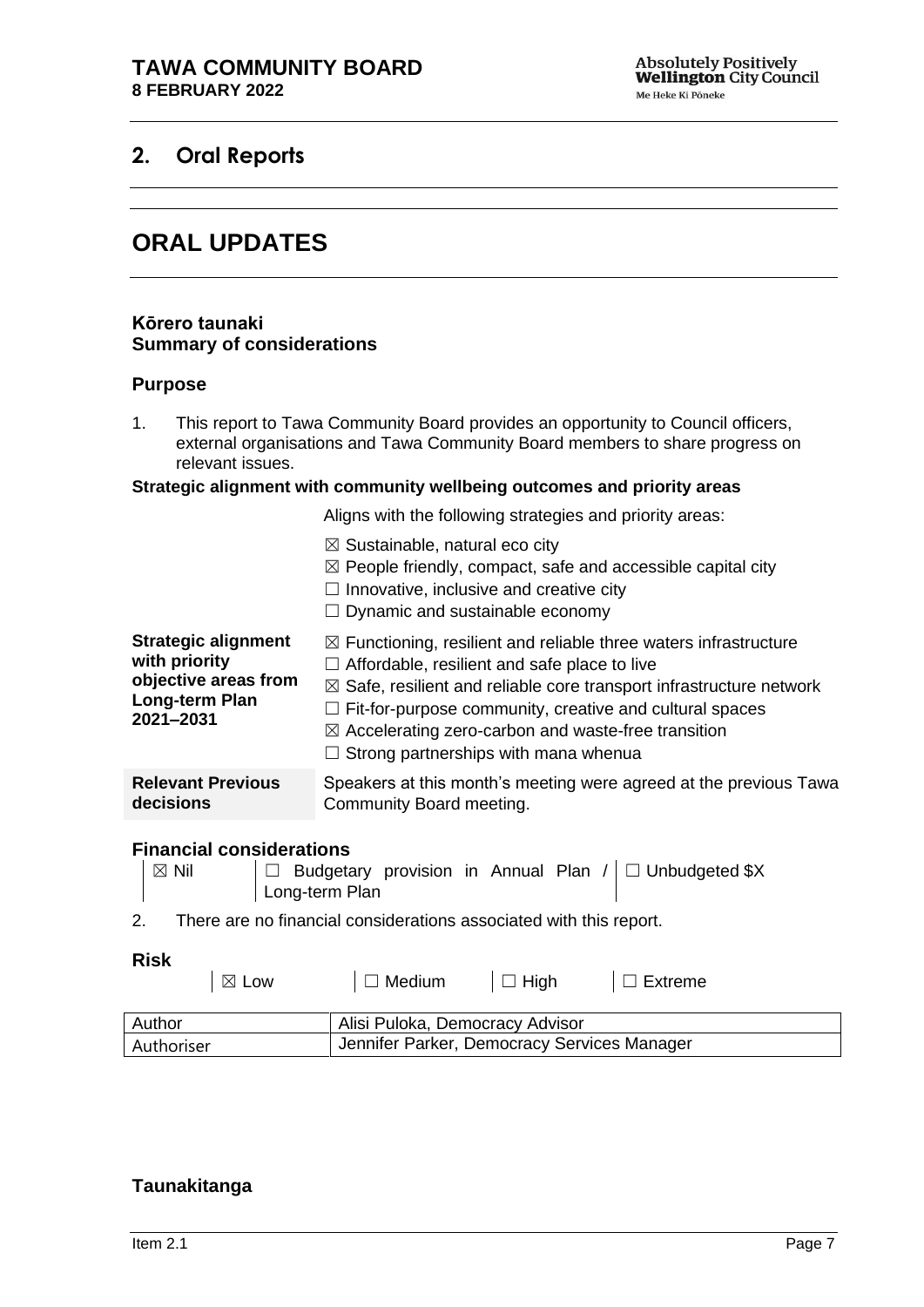# **Officers' Recommendations**

Officers recommend the following motion

That the Tawa Community Board:

1. Receive the information.

### **Kōrerorero**

# **Discussion**

- 4. The following oral updates are scheduled to be delivered at this meeting:
	- a. Police Update Constable Sarah Steed, Police.
	- b. Salvation Army Update Sarah Opie, Salvation Army
	- c. Quarterly Libraries Update Brigid Brammer, Service Manager Libraries and Community Centres.
	- d. Tawa Community Board members' updates

### **Attachments**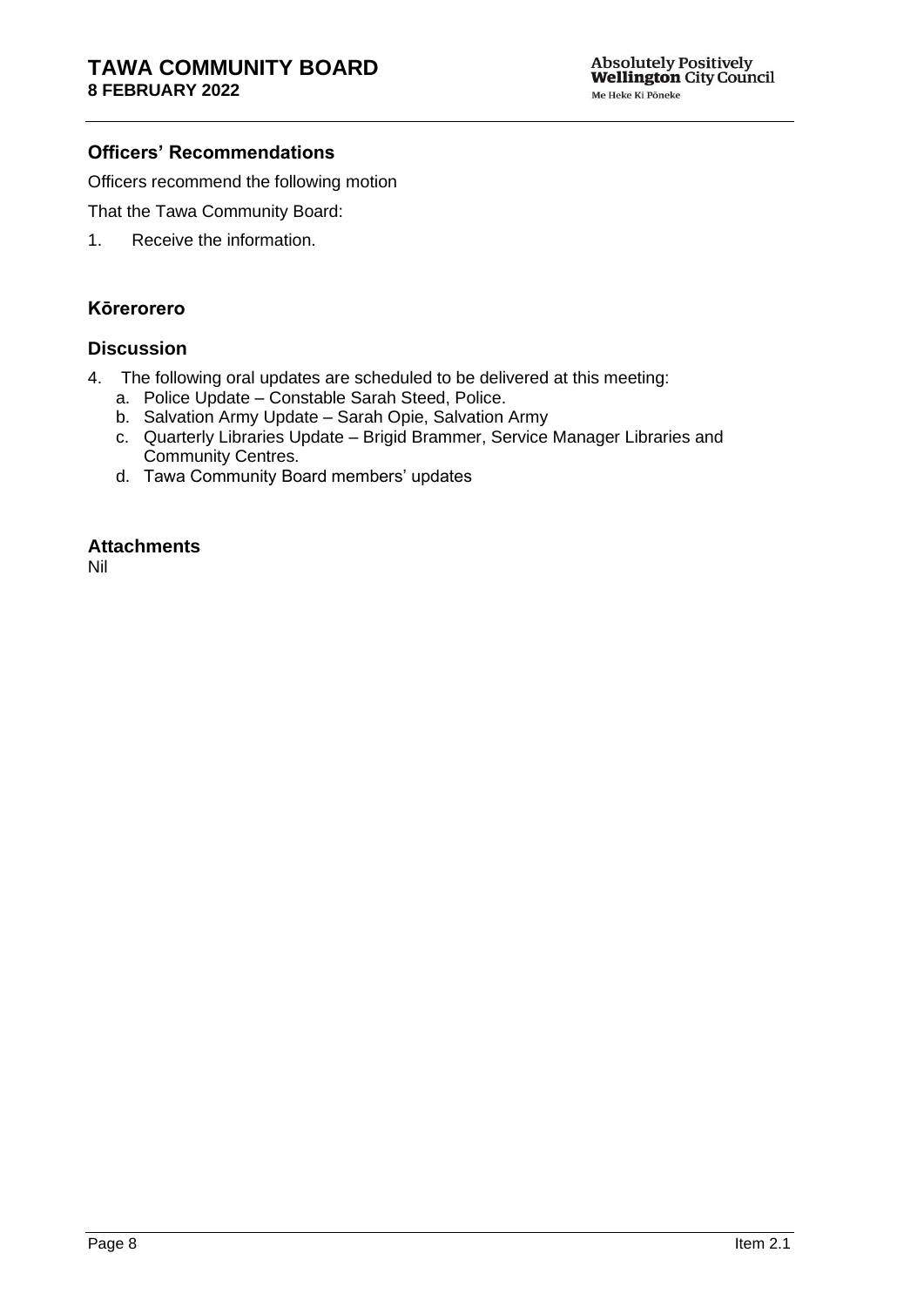# <span id="page-6-1"></span><span id="page-6-0"></span>**3. Reports**

# **TAWA COMMUNITY BOARD DISCRETIONARY FUND - MONTHLY ALLOCATIONS 2021/2022**

#### **Kōrero taunaki Summary of considerations**

#### **Purpose**

1. This report asks Tawa Community Board to approve by resolution the spending of the Tawa Community Board Discretionary Fund.

#### **Strategic alignment with community wellbeing outcomes and priority areas**

|  |  | Aligns with the following strategies and priority areas: |  |  |
|--|--|----------------------------------------------------------|--|--|
|  |  |                                                          |  |  |

 $\boxtimes$  Sustainable, natural eco city  $\boxtimes$  People friendly, compact, safe and accessible capital city  $\boxtimes$  Innovative, inclusive and creative city  $\Box$  Dynamic and sustainable economy **Strategic alignment with priority objective areas from Long-term Plan 2021–2031**   $\Box$  Functioning, resilient and reliable three waters infrastructure  $\Box$  Affordable, resilient and safe place to live  $\Box$  Safe, resilient and reliable core transport infrastructure network  $\boxtimes$  Fit-for-purpose community, creative and cultural spaces ☒ Accelerating zero-carbon and waste-free transition  $\boxtimes$  Strong partnerships with mana whenua **Relevant Previous decisions** Outline relevant previous decisions that pertain to the material being considered in this paper.

#### **Financial considerations**

| $\Box$ Nil |                |  |  | $\Box$ Budgetary provision in Annual Plan / $\Box$ Unbudgeted \$X |
|------------|----------------|--|--|-------------------------------------------------------------------|
|            | Long-term Plan |  |  |                                                                   |

#### **Risk**

| $\boxtimes$ Low | $\Box$ Medium                               | $\Box$ High | $\Box$ Extreme |  |  |
|-----------------|---------------------------------------------|-------------|----------------|--|--|
| Author          | Alisi Puloka, Democracy Advisor             |             |                |  |  |
| Authoriser      | Jennifer Parker, Democracy Services Manager |             |                |  |  |

# **Taunakitanga Officers' Recommendations**

Officers recommend the following motion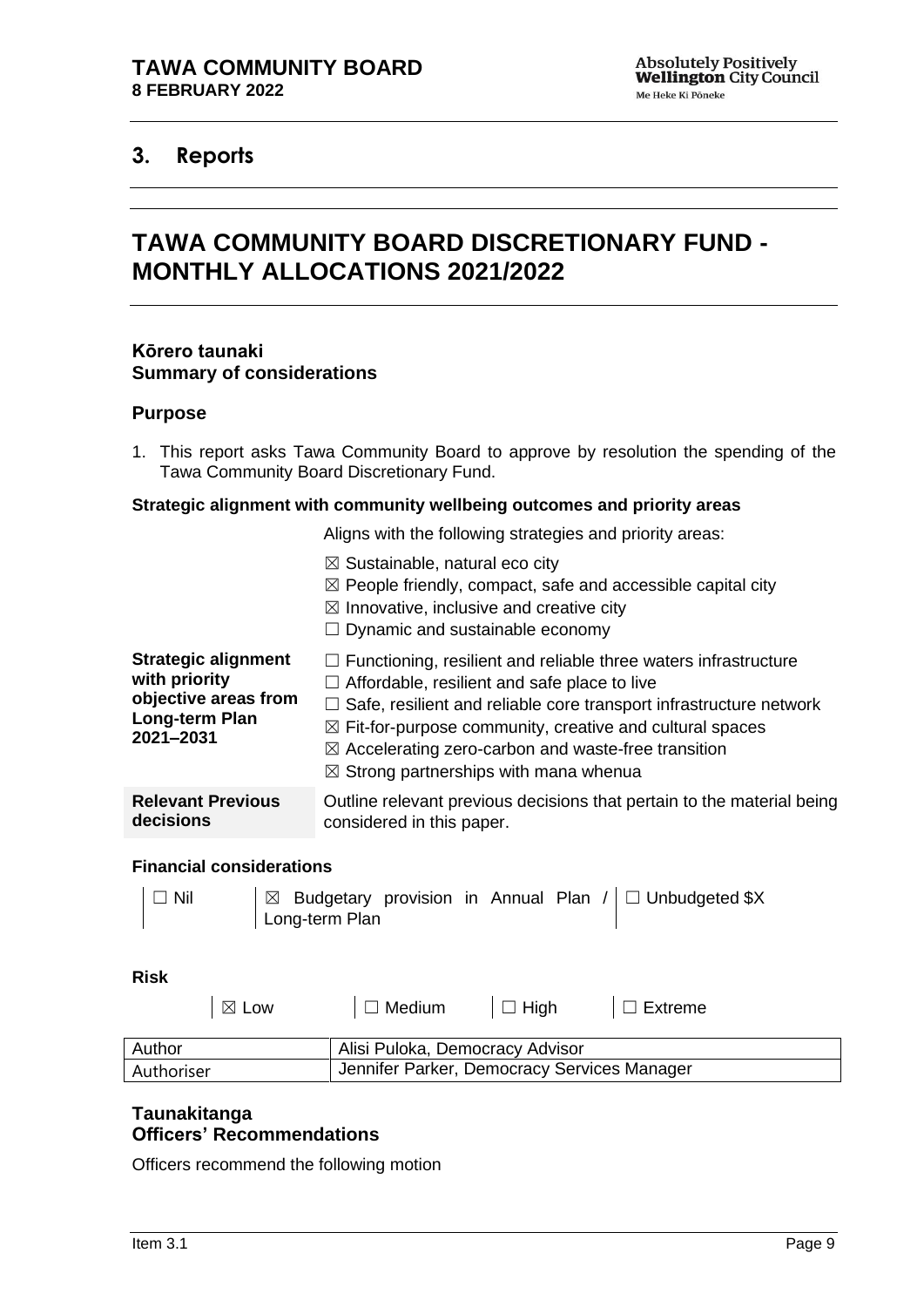That the Tawa Community Board:

1. Receive the information.

# **Takenga mai**

# **Background**

- 3. The Tawa Community Board's Discretionary Fund is administered by Wellington City Council and for the 2021/2022 financial year the fund totals \$15,330.54 exclusive of GST.
- 4. At every Board meeting, the Board decides whether to make any payments from its Discretionary Fund for projects that directly benefit residents or organisations in Tawa. The payments are authorised by passing a resolution stating the amount of the payment/s, what the payment/s is to be used for and who it is they are going to.
- 5. The Board does not invite applications to the discretionary fund.
- 6. In February 2020 the Board clarified that they would not consider requests by families or individuals for memorials, including those of former Board members. The discretionary fund is seen as being primarily to meet local community needs.
- 7. As the fund is discretionary, there is no commitment by the Board to repeat funding to any group in future from this pool, even if regular payments have been made in the past.
- 8. The Board agreed that it may retrospectively approve funds of up to \$500 for one-off activities to cater for immediate needs via reimbursement. The retrospective vote will take place at the next Board meeting.
- 9. Accruals are for the cost of work completed by 30 June but not yet paid for. These must be for specific items or organisations.
- 10. Funds cannot be spent other than for the purpose(s) specified in the Board's resolution.
- 11. Members, who require reimbursement from the fund for approved expenditure, are to supply receipts and details of the expenditure on the reimbursement form.
- 12. Reimbursements will be paid on a monthly basis. Details and receipts need to be provided, preferably within two months of expenditure.
- 13. The Council officer will track Board resolutions which approve expenditure from the fund, and any accountability requested by the Board.
- 14. Motions requiring direct payment to an organisation or business will be actioned by the officer and in conjunction with the Chair, shall ensure an appropriate level of detail is kept on record.
- 15. Funds given to groups or organisations will require an appropriate level of accountability, with proof of expenditure and accompanying details of use reported back to the Board within six months.
- 16. Groups or organisations who have not previously received funds from the Board will be asked to provide evidence of good financial practice, or oversight from another established and trusted organisation.

# **Kōrerorero**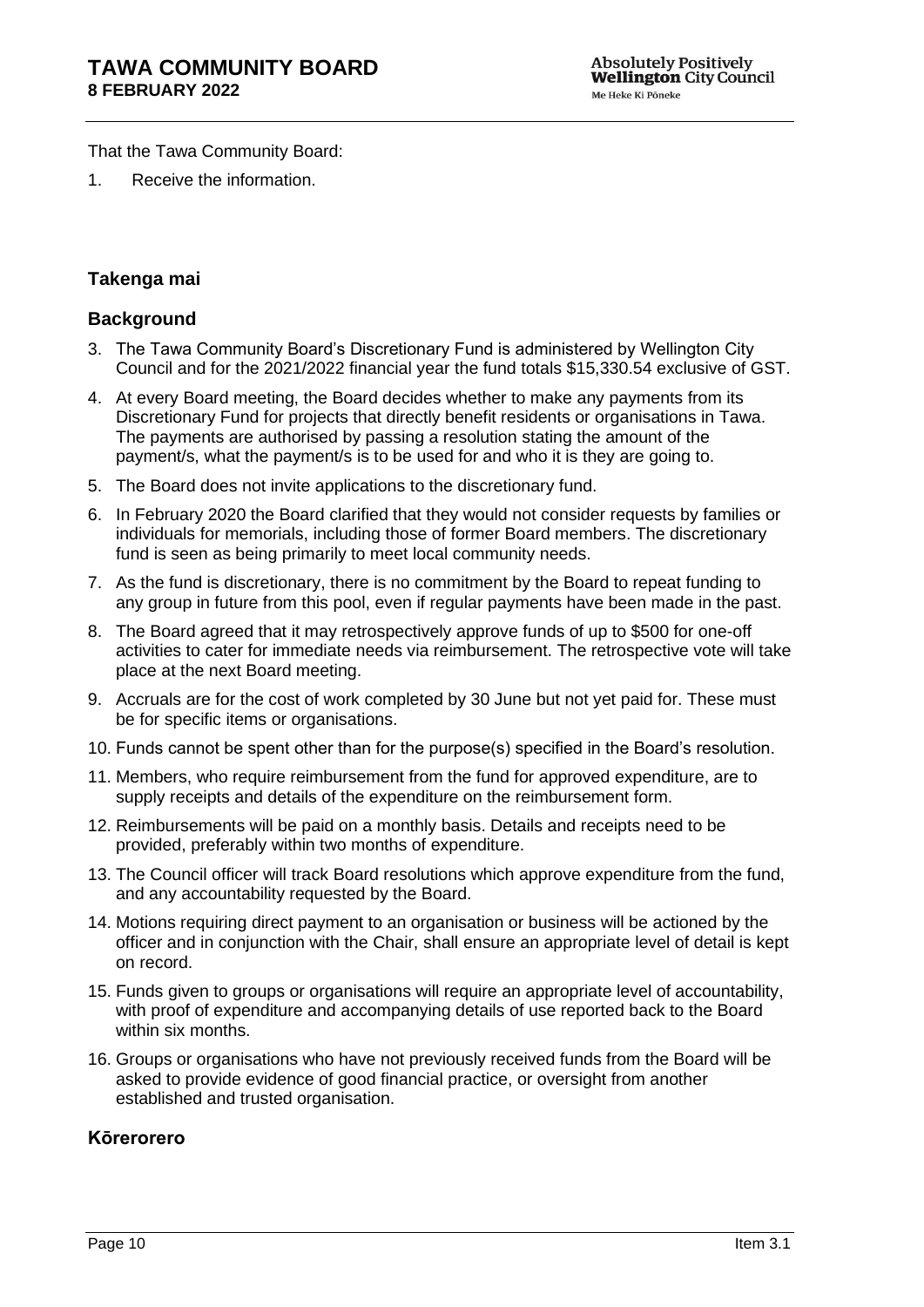## **Discussion**

- 17. The Finance Team, in discussion with Democracy Services, have advised the following:
	- a. Once the General Ledger is closed off for the year ending 30 June, it is not possible to allocate transactions to the previous year's Discretionary Fund. In real terms, this means that any manual payment forms (reimbursements, donations et cetera) received after 22 June or invoices received after 24 June will be paid out of the next year's Discretionary Fund.
	- b. Unspent Tawa Community Board Discretionary Funds are not able to be carried over to a future financial year.
- 18. The remaining balance of the 2021/2022 Discretionary Fund at 14 December 2021 is \$8,846.20.
- 19. Attachment One is the annual breakdown of spending for the financial period of 2021/2022.

### **Attachments**

Tawa Community Board Discretionary Fund – December 2021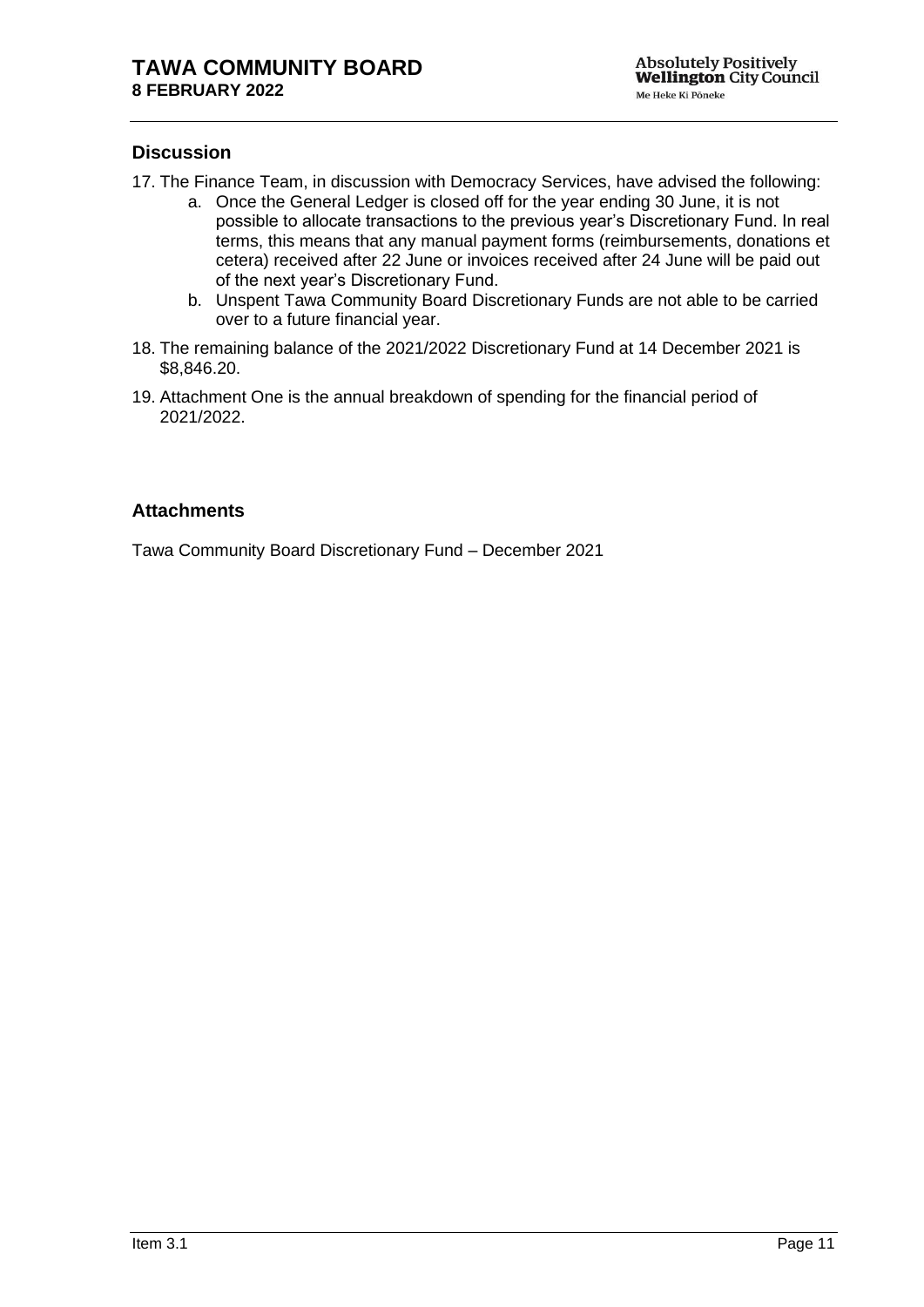#### **Tawa Community Board - Discretionary Fund 2020/21 to September 21**

**Please note that figures here have been stated exclusive of GST where possible. Discretionary Fund 2020/21 - Financial results up to September 2021**

**As at September 2021, including passed resolutions, the available balance of the Fund is 8,846**

| <b>Starting balance of Fund</b>                                                                    | ٠ | 15.330.54 |                                 |  |  |
|----------------------------------------------------------------------------------------------------|---|-----------|---------------------------------|--|--|
| Invoices paid in the 2020/21 financial year                                                        |   |           | 3,714.34 Please refer to Note A |  |  |
| Resolutions from meetings in the 2020/21 financial year                                            | ٠ |           | 2.770.00 Please refer to Note B |  |  |
| Internal printing and design costs incurred in 2020/21                                             |   | ٠         | Please refer to Note D          |  |  |
| Accruals for expenses incurred but not paid                                                        |   | ٠         | Please refer to Note C.         |  |  |
| Purchases made as at June 2020/21                                                                  |   | 6.484.34  |                                 |  |  |
| <b>Remaining balance of fund</b>                                                                   |   | 8,846.20  |                                 |  |  |
| A copy of the statement of financial performance has been included as an Appendix to this report.  |   |           |                                 |  |  |
| * Note A: Charges incurred during financial year (excludes printing and design costs - See note D) |   |           |                                 |  |  |
| * Note B: Relates to resolutions passed during the current financial year                          |   |           |                                 |  |  |

\* **Note C:** Relates June 2020 Accruals.

**\* Note D:** These costs relate to creative services recharges.

#### **Note A: Invoices paid in 2021/22 3,714.34**

| <b>Transaction Date</b> | <b>Item Description</b>                  |    |          | Amount Additional Commentary              |
|-------------------------|------------------------------------------|----|----------|-------------------------------------------|
| 28/07/2021              | <b>Publication Printing</b>              | -Ś | 1,041.93 |                                           |
| 30/09/2021              | CS Recharge Sep 2021                     |    |          | 54.67 J012877 Tawa Community Civic Awards |
| 05/10/2021              | <b>Tawa Anglican Church</b>              |    |          | 500.00 Newsletter delivery - donation     |
| 07/10/2021              | Tawa Borough Scholarship Trust c/ R Herb |    |          | 2,117.74 Tawa community board donation    |
|                         |                                          |    |          |                                           |
|                         |                                          |    |          |                                           |
|                         |                                          |    |          |                                           |
|                         |                                          |    |          |                                           |
|                         |                                          |    |          |                                           |
|                         |                                          |    |          |                                           |
|                         |                                          |    |          |                                           |
|                         |                                          |    |          |                                           |
|                         |                                          |    |          |                                           |
|                         |                                          |    |          |                                           |
|                         |                                          |    |          |                                           |
|                         |                                          |    |          |                                           |
|                         |                                          |    |          |                                           |
|                         |                                          |    |          |                                           |
|                         |                                          |    |          |                                           |
|                         |                                          |    |          |                                           |
|                         |                                          |    |          |                                           |
|                         |                                          |    |          |                                           |
|                         |                                          |    |          |                                           |
|                         |                                          |    |          |                                           |
|                         |                                          |    | 3,714.34 |                                           |

#### **Note B: Resolutions from meetings in 2021/22 financial year 2,770.00**

| <b>Resolution Date</b> | <b>Item Description</b>                 |         | <b>Amount</b> Additional Commentary |
|------------------------|-----------------------------------------|---------|-------------------------------------|
| 12/08/2021             | Spring into Tawa - water tank prize     | \$110   |                                     |
| 12/08/2021             | Spring into Tawa - stall fee            | \$30    |                                     |
| 18/10/2021             | Vaccine support events                  | \$250   |                                     |
|                        | Tawa Primary Schools Citizenship Awards | \$780   |                                     |
| 14/12/2021             | TCB newsletter (printing and delivery)  | \$1,600 |                                     |
|                        |                                         |         |                                     |
|                        |                                         |         |                                     |
|                        |                                         |         |                                     |
|                        |                                         | \$2,770 |                                     |

#### **Note C: June 2021 year end Accruals FY 2020/21. Left over accruals -**

| <b>Resolution Date</b> | <b>Item Description</b> | <b>Amount Commentary</b> |  |
|------------------------|-------------------------|--------------------------|--|
|                        |                         |                          |  |
|                        |                         |                          |  |
|                        |                         |                          |  |
|                        |                         |                          |  |

#### **Note C: 2021/22 Accruals -**

| <b>Resolution Date</b> | <b>Item Description</b> | Amount Commentary |  |
|------------------------|-------------------------|-------------------|--|
|                        |                         |                   |  |
|                        |                         |                   |  |
|                        |                         |                   |  |
|                        |                         |                   |  |
|                        |                         |                   |  |
|                        |                         |                   |  |

#### **Note D: Internal printing and design costs incurred in 2020/21 -**

| <b>Transaction Date</b> | <b>Item Description</b> | Amount Details |  |
|-------------------------|-------------------------|----------------|--|
|                         |                         |                |  |
|                         |                         |                |  |
|                         |                         |                |  |
|                         |                         |                |  |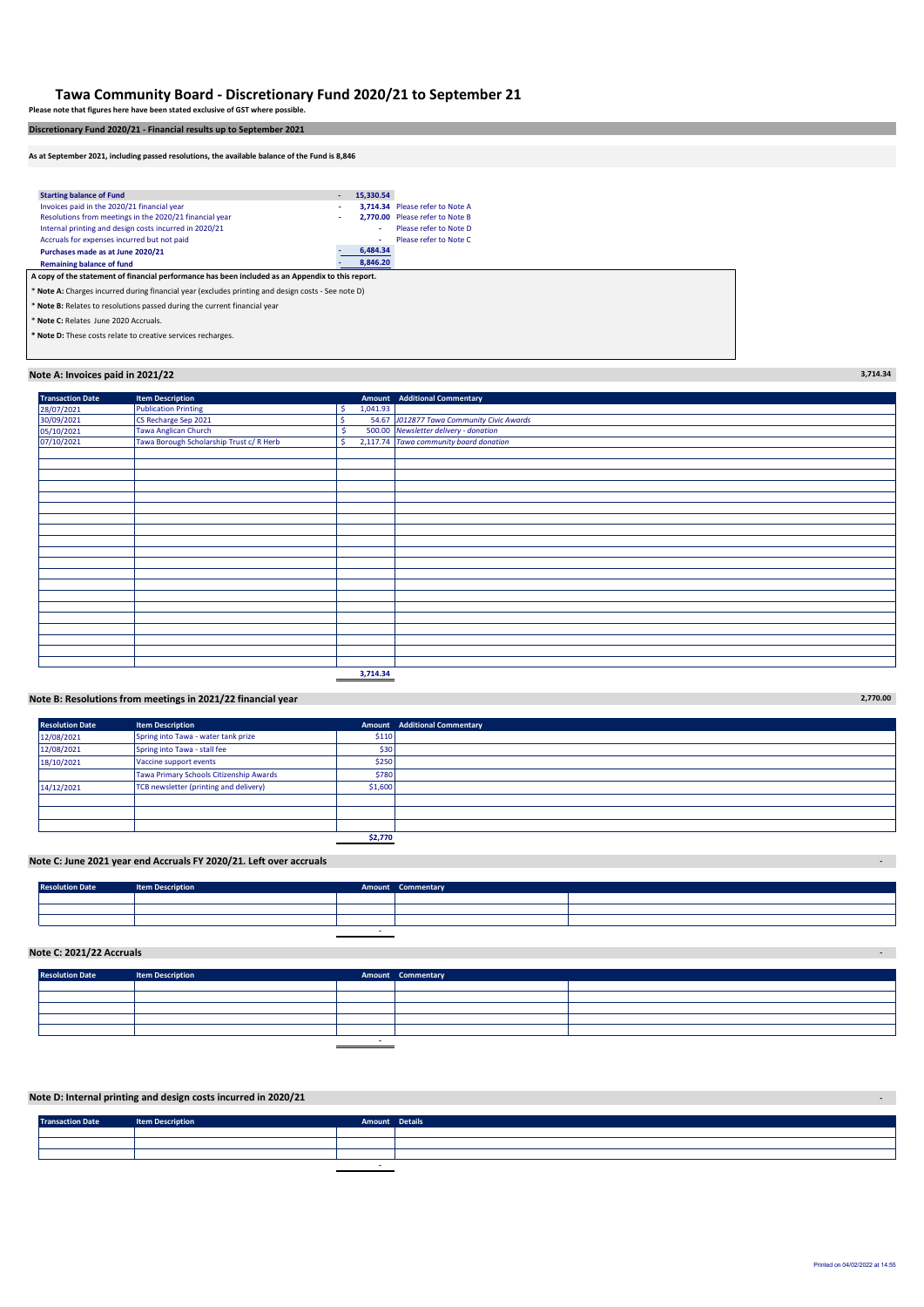# <span id="page-10-0"></span>**RESOURCE CONSENTS APPLICATIONS AND APPROVALS FOR 24 NOVEMBER 2021 TO 31 JANUARY 2022**

# **Kōrero taunaki**

### **Summary of considerations**

#### **Purpose**

1. This report to Tawa Community Board is to advise the Board of all resource consents lodged, along with decisions made by Officers acting under Delegated Authority, on Land Use and Subdivision resource consent applications, in accordance with an agreement reached with the Tawa Community Board.

#### **Strategic alignment with community wellbeing outcomes and priority areas**

Aligns with the following strategies and priority areas:

|                            | $\Box$ Sustainable, natural eco city<br>$\Box$ People friendly, compact, safe and accessible capital city<br>$\Box$ Innovative, inclusive and creative city<br>$\Box$ Dynamic and sustainable economy |
|----------------------------|-------------------------------------------------------------------------------------------------------------------------------------------------------------------------------------------------------|
| <b>Strategic alignment</b> | $\Box$ Functioning, resilient and reliable three waters infrastructure                                                                                                                                |
| with priority              | $\Box$ Affordable, resilient and safe place to live                                                                                                                                                   |
| objective areas from       | $\Box$ Safe, resilient and reliable core transport infrastructure network                                                                                                                             |
| Long-term Plan             | $\Box$ Fit-for-purpose community, creative and cultural spaces                                                                                                                                        |
| 2021-2031                  | $\Box$ Accelerating zero-carbon and waste-free transition                                                                                                                                             |

 $\Box$  Strong partnerships with mana whenua

### **Financial considerations**

| $\boxtimes$ Nil | Long-term Plan  |                           |  | $\Box$ Budgetary provision in Annual Plan / $\Box$ Unbudgeted \$X |
|-----------------|-----------------|---------------------------|--|-------------------------------------------------------------------|
| <b>Risk</b>     |                 |                           |  |                                                                   |
|                 | $\boxtimes$ Low | $\Box$ Medium $\Box$ High |  | $\Box$ Extreme                                                    |

| Author     | Nicole Tydda, Manager Customer Service and Business Support |
|------------|-------------------------------------------------------------|
| Authoriser | Liam Hodgetts, Chief Planning Officer                       |
|            |                                                             |

#### **Taunakitanga**

# **Officers' Recommendations**

Officers recommend the following motion

That the Tawa Community Board:

1. Receive the information.

# **Whakarāpopoto**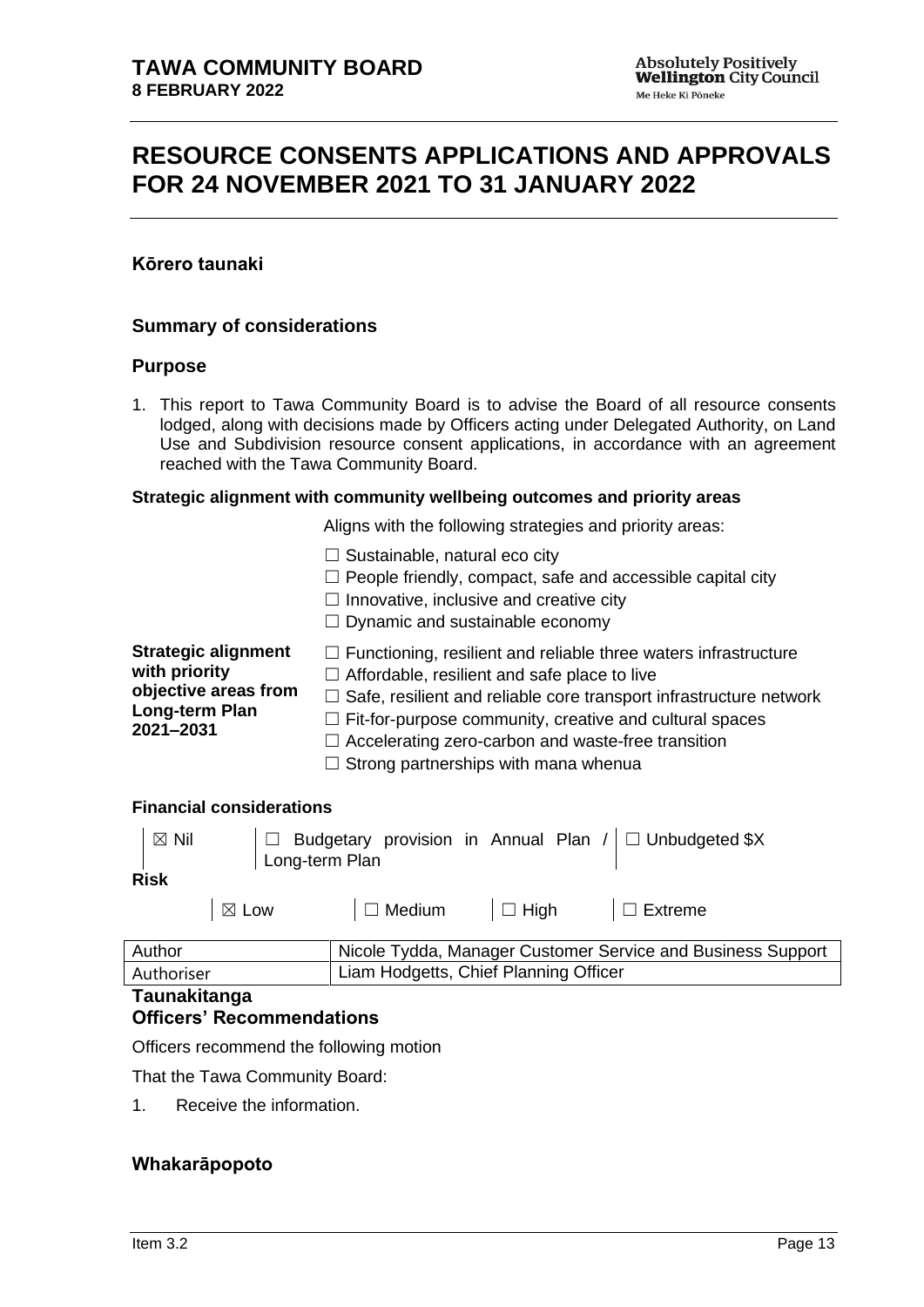# **Executive Summary**

4. This report advises the Community Board of resource consents lodged and decisions made during the period 24 November 2021 to 31 January 2022.

# **Discussion**

5. For the period from 24 November 2021 to 31 January 2022 there were twelve applications received by the Council.

| <b>Service Request</b>                          | <b>Address</b>                                                                                                                                              | <b>Applicant</b>                                 |  |  |
|-------------------------------------------------|-------------------------------------------------------------------------------------------------------------------------------------------------------------|--------------------------------------------------|--|--|
| 505232                                          | 128 Jamaica Drive, Grenada North                                                                                                                            | <b>Cuttriss Consultants Ltd</b>                  |  |  |
|                                                 | Land use and subdivision consent for a multi-unit development consisting of 12 new<br>dwellings, associated earthworks and a 13-lot fee simple subdivision. |                                                  |  |  |
| 505203                                          | 292 Main Road, Tawa                                                                                                                                         | 292 Main Road Ltd                                |  |  |
|                                                 | Land use consent for a multi-unit consisting of 24 new dwellings.                                                                                           |                                                  |  |  |
| 505999                                          | 52 Allen Terrace, Tawa                                                                                                                                      | <b>Sven Trotter</b>                              |  |  |
|                                                 | Land use consent for additions to an existing dwelling.                                                                                                     |                                                  |  |  |
| 506159                                          | 10 Mclellan Street, Tawa                                                                                                                                    | <b>Urban Edge Planning Ltd</b>                   |  |  |
| simple subdivision.                             | Land use and subdivision consent for the construction of five dwellings and a five-lot fee                                                                  |                                                  |  |  |
| 506323                                          | S & B Development Ltd<br>21 Roberts Street, Tawa                                                                                                            |                                                  |  |  |
| simple subdivision.                             | Land use and subdivision consent for the construction of 10 dwellings and an 11-lot fee                                                                     |                                                  |  |  |
| 506372                                          | 324 Main Road, Tawa                                                                                                                                         | <b>Vivienne &amp; Francisco</b><br><b>Hurnen</b> |  |  |
|                                                 | Land use and subdivision consent for a new dwelling and a three-lot fee simple subdivision                                                                  |                                                  |  |  |
| 506496                                          | <b>19E Mahoe Street, Tawa</b>                                                                                                                               | N Senadeera                                      |  |  |
|                                                 | Subdivision consent for a boundary adjustment.                                                                                                              |                                                  |  |  |
| 507867                                          | 4 William Earp Place, Tawa                                                                                                                                  | <b>Pennylee Investment Ltd</b>                   |  |  |
|                                                 | Land consent for earthworks, retaining wall and a vehicle crossing.                                                                                         |                                                  |  |  |
| 508100                                          | 145 Main Road, Tawa<br><b>KiwiSpan Ltd</b>                                                                                                                  |                                                  |  |  |
| Land use consent for a new commercial building. |                                                                                                                                                             |                                                  |  |  |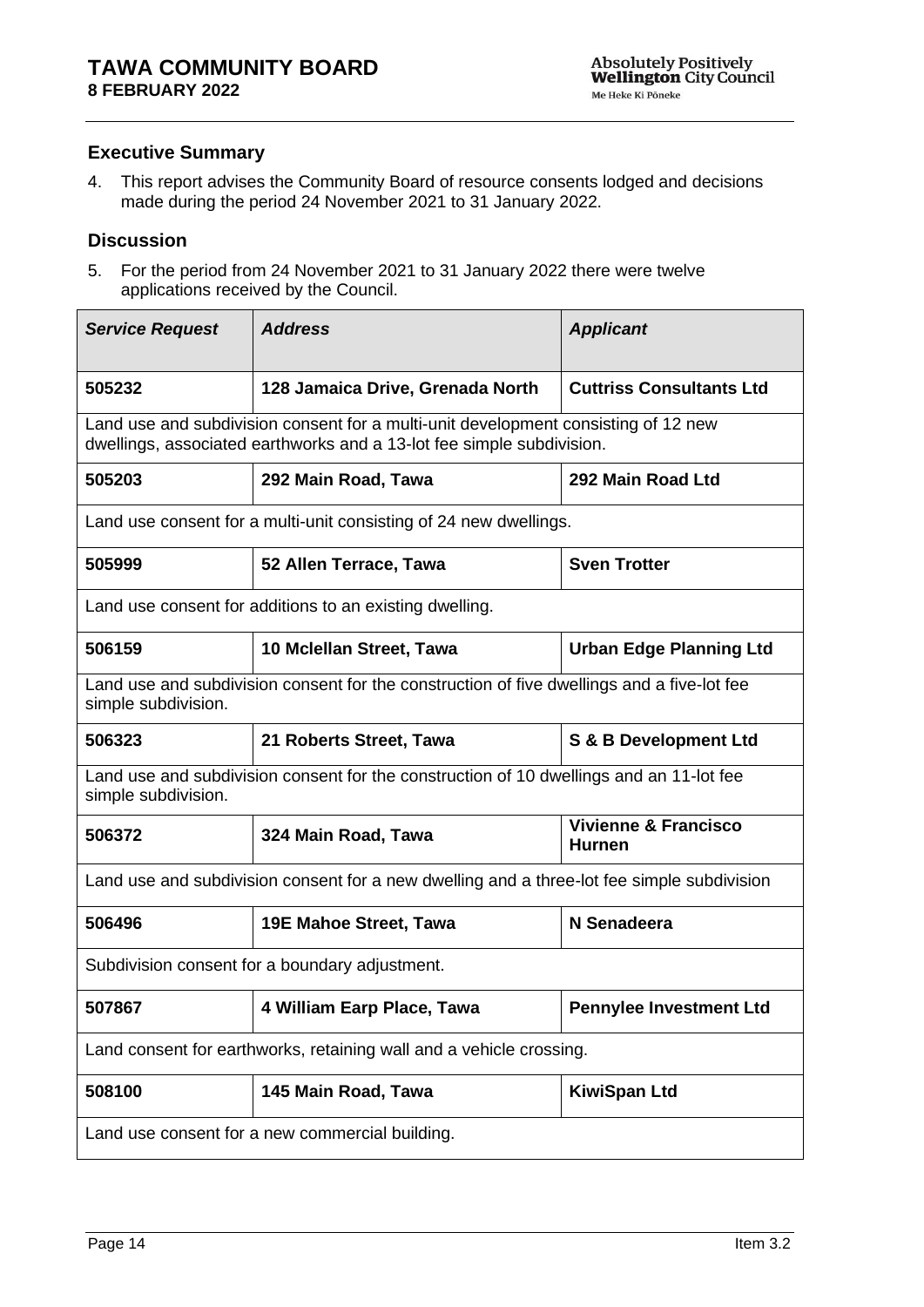# **TAWA COMMUNITY BOARD 8 FEBRUARY 2022**

| 508228                                                                             | <b>14 Sunrise Boulevard, Tawa</b><br><b>Hayson Knell Ltd</b> |                            |  |
|------------------------------------------------------------------------------------|--------------------------------------------------------------|----------------------------|--|
| Change of conditions to SR413747 relating to design changes.                       |                                                              |                            |  |
| 507006                                                                             | 105 Redwood Avenue, Tawa                                     | <b>Stanislav Vyskocil</b>  |  |
| Right of way consent.                                                              |                                                              |                            |  |
| 505696                                                                             | 11 Rangatira Road, Tawa                                      | <b>Stantec New Zealand</b> |  |
| Outline Plan: Linden to Tawa third lane merge and shoulder within existing median. |                                                              |                            |  |

6. For the period from 24 November 2021 to 31 January 2022, there were eight applications approved under delegated authority.

| <b>Service Request</b> | <b>Address</b>                                                                                                                             | <b>Applicant</b>              |  |  |
|------------------------|--------------------------------------------------------------------------------------------------------------------------------------------|-------------------------------|--|--|
| 502673                 | 95 Jamaica Drive, Grenada North                                                                                                            | P & J Moshi                   |  |  |
| for a new dwelling     | Subdivision consent for a two-lot fee simple subdivision and retrospective land use consent                                                |                               |  |  |
| 497687                 | 64 Redwood Avenue, Tawa                                                                                                                    | <b>Mali Company Ltd</b>       |  |  |
|                        | Land use and subdivision consent for terraced housing with 4 units on 4 allotments.                                                        |                               |  |  |
| 498743                 | 6 Duncan Street, Tawa                                                                                                                      | Jerry and Jo-Anne Wilson      |  |  |
|                        | Land use consent to construct a multi-unit development comprising three additional dwellings<br>with one existing dwelling to be retained. |                               |  |  |
| 499832                 | 0 Woodman Drive, Tawa                                                                                                                      | <b>Wellington Electricity</b> |  |  |
|                        | Land use consent to remove and replace a compact substation cabinet.                                                                       |                               |  |  |
| 501509                 | 40 Oxford Street, Tawa                                                                                                                     | <b>Laura Stuart</b>           |  |  |
|                        | Subdivision consent to update the existing cross lease                                                                                     |                               |  |  |
| 502887                 | 86 Chester Road, Tawa                                                                                                                      | <b>John Pitchford</b>         |  |  |
|                        | Land use consent to establish a new vehicle crossing.                                                                                      |                               |  |  |
| 505999                 | <b>Sven Trotter</b><br>52 Allen Terrace, Tawa                                                                                              |                               |  |  |
|                        | Land use consent for additions to an existing dwelling.                                                                                    |                               |  |  |
| 502603                 | <b>14B Florio Terrace, Tawa</b>                                                                                                            | <b>Samuel Gifford</b>         |  |  |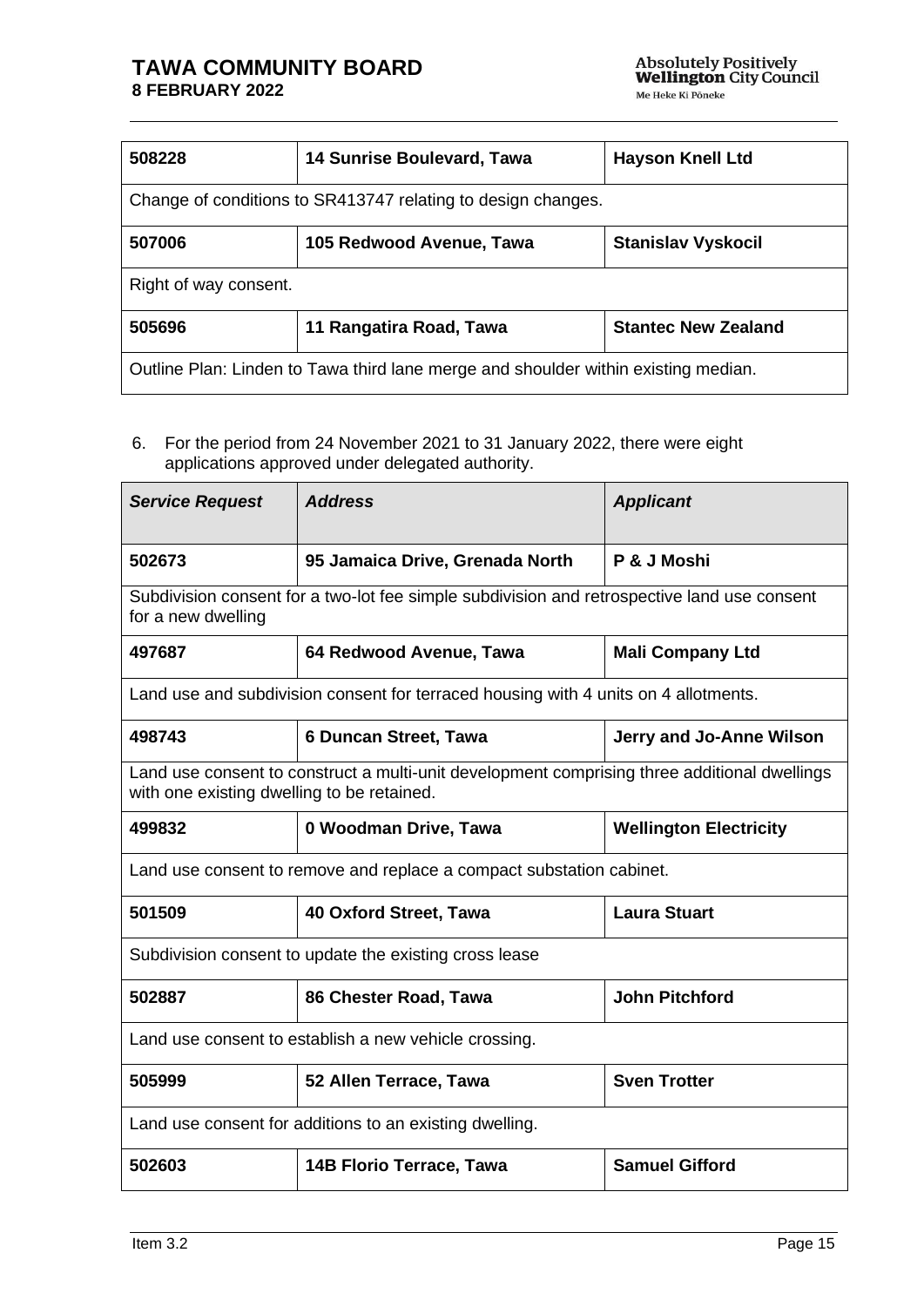Boundary activity consent to replace a deck.

# **Ngā mahinga e whai ake nei**

**Next actions**

**Attachments**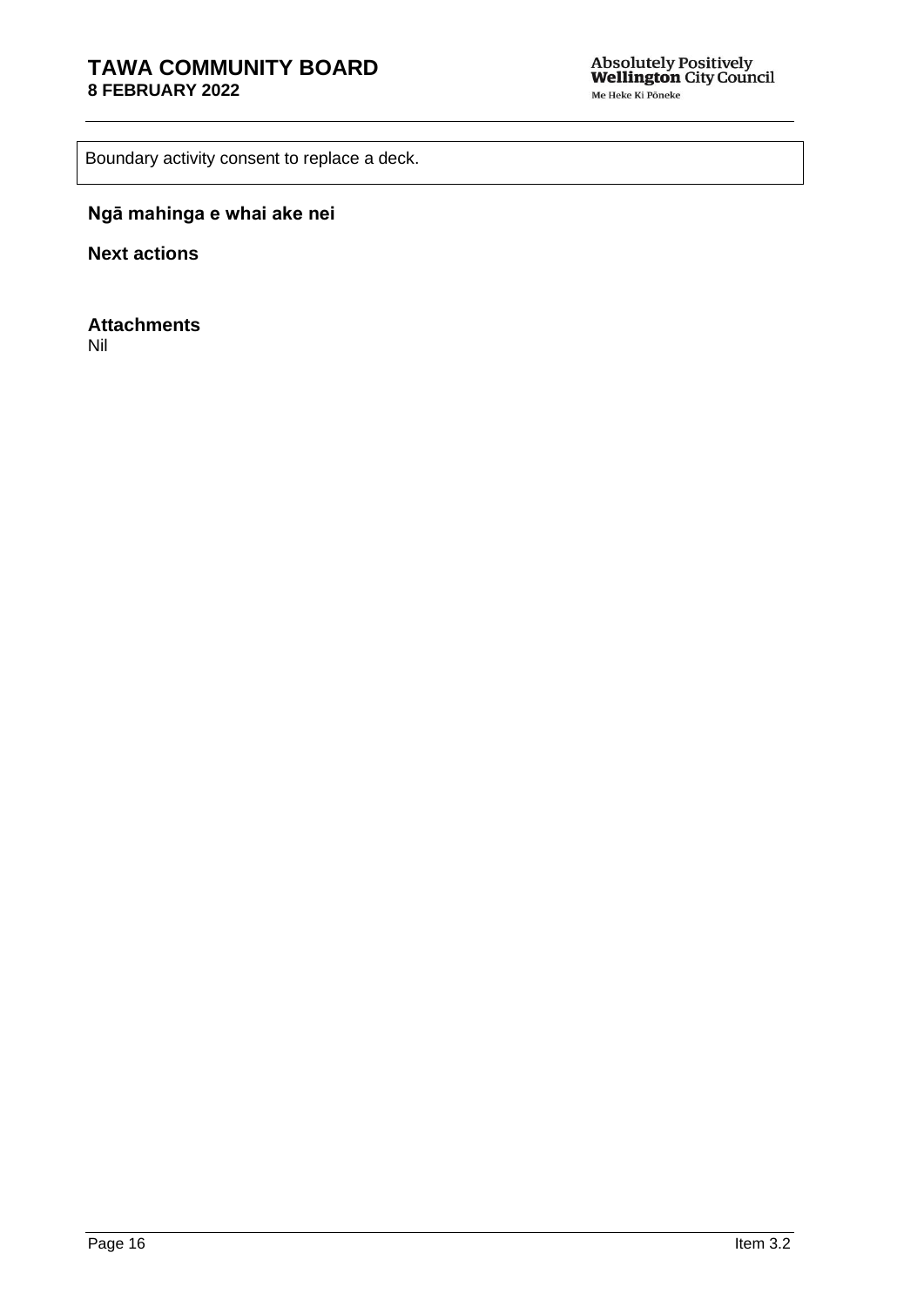# <span id="page-14-0"></span>**CURRENT AND UPCOMING CONSULTATIONS AND ENGAGEMENTS**

### **Kōrero taunaki Summary of considerations**

### **Purpose**

1. This report to Tawa Community Board provides an update on the current items Council is seeking public feedback on and to advise the Board on upcoming consultations or surveys the Council is undertaking.

#### **Strategic alignment with community wellbeing outcomes and priority areas**

Aligns with the following strategies and priority areas:

|                                                                                                    | $\boxtimes$ Sustainable, natural eco city<br>$\boxtimes$ People friendly, compact, safe and accessible capital city<br>$\boxtimes$ Innovative, inclusive and creative city<br>$\Box$ Dynamic and sustainable economy                                                                                                                                                                             |
|----------------------------------------------------------------------------------------------------|--------------------------------------------------------------------------------------------------------------------------------------------------------------------------------------------------------------------------------------------------------------------------------------------------------------------------------------------------------------------------------------------------|
| <b>Strategic alignment</b><br>with priority<br>objective areas from<br>Long-term Plan<br>2021-2031 | $\Box$ Functioning, resilient and reliable three waters infrastructure<br>Affordable, resilient and safe place to live<br>$\boxtimes$ Safe, resilient and reliable core transport infrastructure network<br>$\boxtimes$ Fit-for-purpose community, creative and cultural spaces<br>$\boxtimes$ Accelerating zero-carbon and waste-free transition<br>$\Box$ Strong partnerships with mana whenua |
| <b>Relevant Previous</b><br>decisions                                                              | Outline relevant previous decisions that pertain to the material being<br>considered in this paper.                                                                                                                                                                                                                                                                                              |

#### **Financial considerations**

| $\overline{\mathbb{Z}}$ Nil | $ \Box$ Budgetary provision in Annual Plan / $\Box$ Unbudgeted \$X |
|-----------------------------|--------------------------------------------------------------------|
|                             | Long-term Plan                                                     |

2. There are no financial considerations for this report.

#### **Risk**

|            | $\boxtimes$ Low | $\Box$ Medium                               | $\Box$ High | $\Box$ Extreme |  |
|------------|-----------------|---------------------------------------------|-------------|----------------|--|
| Author     |                 | Alisi Puloka, Democracy Advisor             |             |                |  |
| Authoriser |                 | Jennifer Parker, Democracy Services Manager |             |                |  |

#### **Taunakitanga**

#### **Officers' Recommendations**

Officers recommend the following motion

That the Tawa Community Board:

3. Receive the information.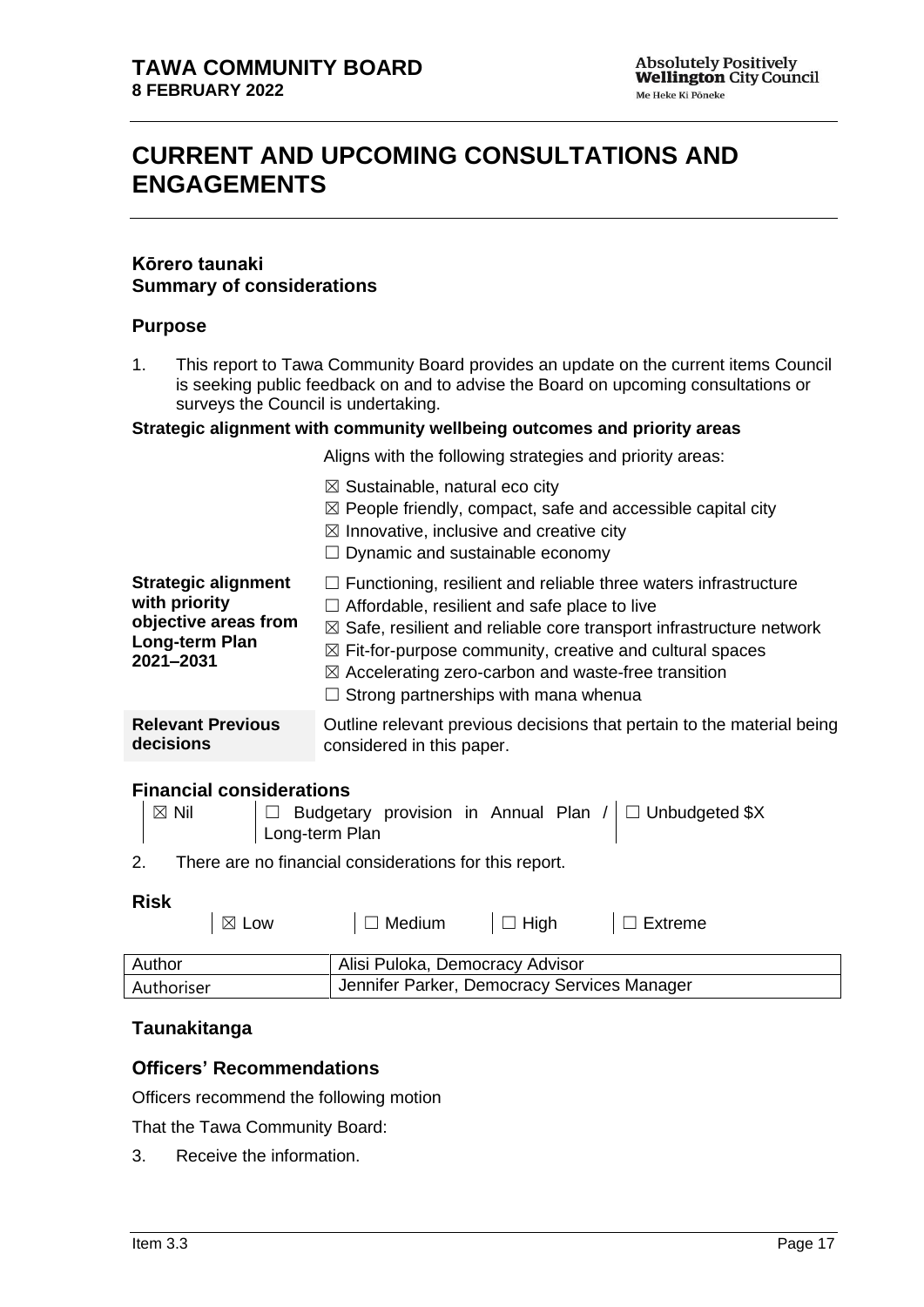## **Whakarāpopoto**

#### **Executive Summary**

- 4. The upcoming consultations and engagements are as follows:
	- **Trading and event sites on Wellington Town Belt and reserves**

Consultation for this project closes 5pm Friday 11 February 2022.

Further information on the consultation can be found at this link: <https://www.letstalk.wellington.govt.nz/town-belt>

#### • **Proposed improvements on The Parade**

Consultation for this project closes 5pm Sunday 13 February 2022.

Further information on the project and consultation can be found here: <https://www.transportprojects.org.nz/current/the-parade/>

#### • **New Mount Victoria mountain bike trail**

Consultation for this project closes 5pm Friday 25 February 2022.

Further information on this consultation can be found at this link: <https://www.letstalk.wellington.govt.nz/mt-vic-trail>

#### **Ngā mahinga e whai ake nei**

#### **Next actions**

- 5. Should the Board wish to participate in the consultations, there is no requirement for the Board to formally ratify this.
- 6. The Board has agreed that submissions can be noted in the members' update, as well as any opposition to the submissions. A copy of submission is to be attached to the member's update.

#### **Attachments**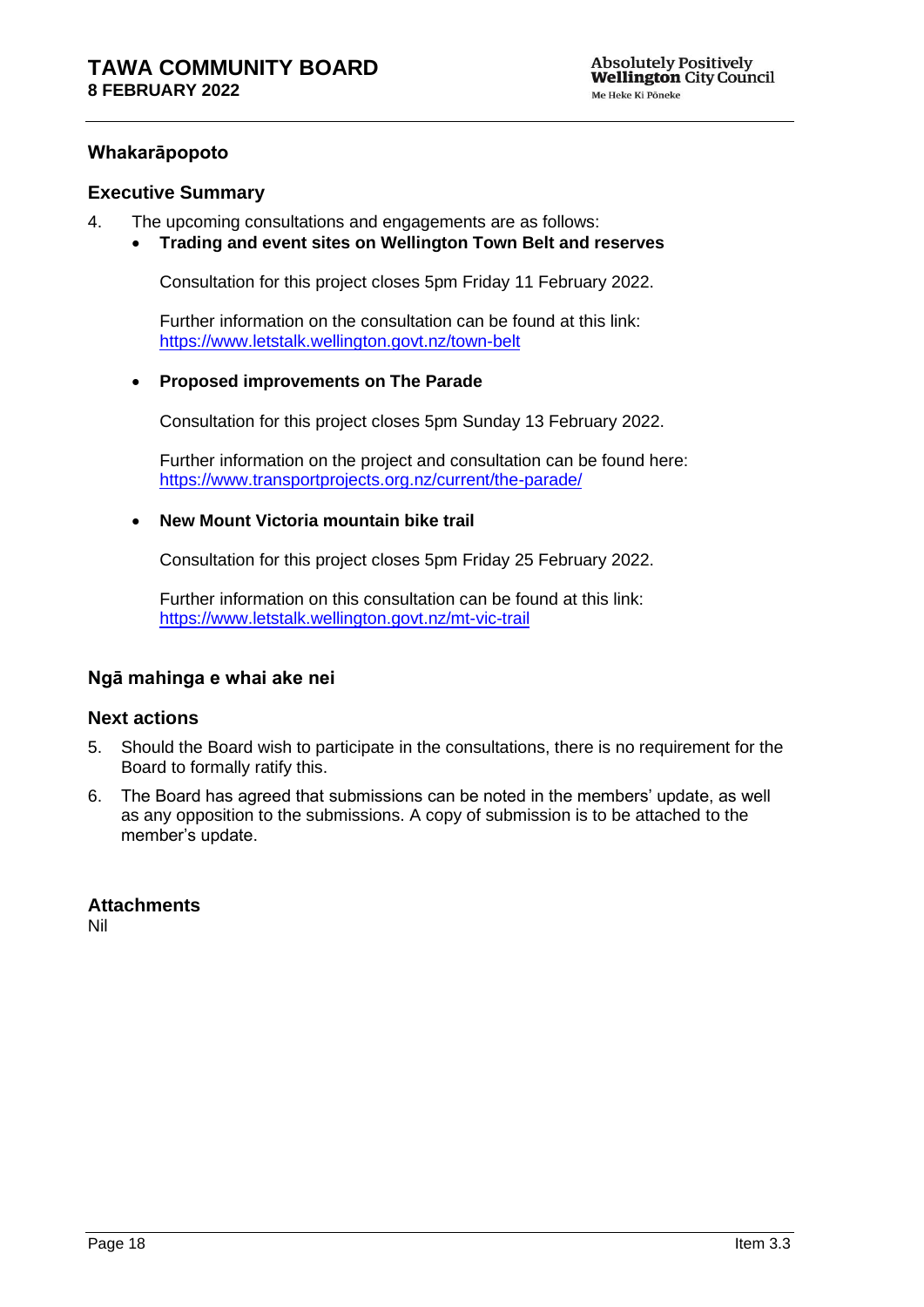# <span id="page-16-0"></span>**FORWARD PROGRAMME**

# **Kōrero taunaki Summary of considerations**

#### **Purpose**

1. This report to Tawa Community Board with a draft work programme for its amendment and approval.

#### **Strategic alignment with community wellbeing outcomes and priority areas**

Aligns with the following strategies and priority areas:

|                                                                                                    | $\Box$ Sustainable, natural eco city<br>$\boxtimes$ People friendly, compact, safe and accessible capital city<br>$\Box$ Innovative, inclusive and creative city<br>$\Box$ Dynamic and sustainable economy                                                                                                                                                                                    |
|----------------------------------------------------------------------------------------------------|-----------------------------------------------------------------------------------------------------------------------------------------------------------------------------------------------------------------------------------------------------------------------------------------------------------------------------------------------------------------------------------------------|
| <b>Strategic alignment</b><br>with priority<br>objective areas from<br>Long-term Plan<br>2021-2031 | $\Box$ Functioning, resilient and reliable three waters infrastructure<br>$\Box$ Affordable, resilient and safe place to live<br>$\Box$ Safe, resilient and reliable core transport infrastructure network<br>$\boxtimes$ Fit-for-purpose community, creative and cultural spaces<br>$\Box$ Accelerating zero-carbon and waste-free transition<br>$\Box$ Strong partnerships with mana whenua |
| <b>Relevant Previous</b><br>decisions                                                              | Outline relevant previous decisions that pertain to the material being<br>considered in this paper.                                                                                                                                                                                                                                                                                           |

#### **Financial considerations**

| $\boxtimes$ Nil | $ \Box$ Budgetary provision in Annual Plan / $\square$ Unbudgeted \$X |
|-----------------|-----------------------------------------------------------------------|
|                 | Long-term Plan                                                        |

### **Risk**

| $\boxtimes$ Low | $\Box$ Medium                               | $\vert \Box$ High | $\Box$ Extreme |  |
|-----------------|---------------------------------------------|-------------------|----------------|--|
| Author          | Alisi Puloka, Democracy Advisor             |                   |                |  |
| Authoriser      | Jennifer Parker, Democracy Services Manager |                   |                |  |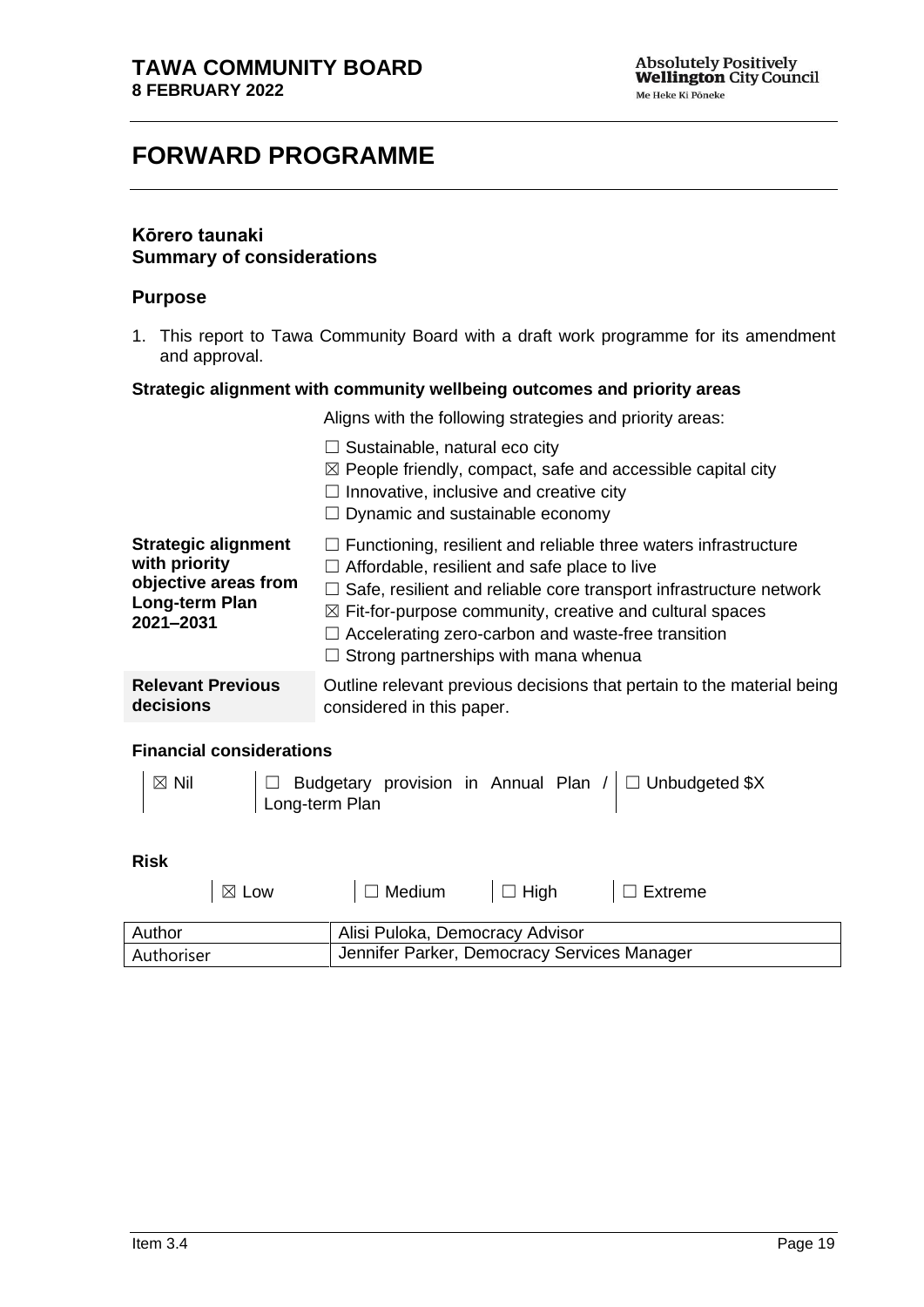# **Taunakitanga Officers' Recommendations**

Officers recommend the following motion

That the Tawa Community Board:

- 1. Receive the information.
- 2. Approve its current draft work programme subject to any alterations, additions or deletions deemed necessary.

# **Whakarāpopoto**

# **Executive Summary**

| <b>March 2022</b>                                                                                                                                                                                                                                                                                                                                                                                                                                                         |  |  |  |  |
|---------------------------------------------------------------------------------------------------------------------------------------------------------------------------------------------------------------------------------------------------------------------------------------------------------------------------------------------------------------------------------------------------------------------------------------------------------------------------|--|--|--|--|
| <b>Oral Reports:</b><br>Fire Update (tbc)<br>$\bullet$<br>Tawa Residents Association (tbc)<br>$\bullet$<br>Youth Council (tbc)<br>$\bullet$<br>Kahui Ako<br>$\bullet$<br>Wellington Region Emergency Management Office<br>$\bullet$<br>Spicer landfill issues - Porirua City Council<br>$\bullet$<br>Tawa Members Update (standing item)<br>$\bullet$                                                                                                                     |  |  |  |  |
| <b>Written Reports:</b><br>Parks, Sport and Recreation Report (quarterly)<br>$\bullet$<br>Tawa Borough Scholarship Trust Annual Report<br>$\bullet$<br>Resource Consent Applications and Approvals Report (standing item)<br>$\bullet$<br>Upcoming Areas of Consultation, Engagement or Surveys (if any) (standing<br>$\bullet$<br>item)<br>Tawa Community Board Discretionary Fund Update (standing item)<br>$\bullet$<br>Forward Programme (standing item)<br>$\bullet$ |  |  |  |  |
| <b>April 2022</b>                                                                                                                                                                                                                                                                                                                                                                                                                                                         |  |  |  |  |
| <b>Oral Reports:</b><br>Police Update (tbc)<br>$\bullet$<br>Friends of Tawa Bush Reserve (tbc)<br>$\bullet$<br><b>Linden Community Development</b><br>$\bullet$<br>Spicer landfill issues - Porirua City Council<br>$\bullet$<br>Tawa Members Update (standing item)<br>$\bullet$                                                                                                                                                                                         |  |  |  |  |
| <b>Written Reports:</b><br>Libraries Update (quarterly)<br>$\bullet$<br>Tawa Borough Scholarship Trust Annual Report<br>$\bullet$<br>Resource Consent Applications and Approvals Report (standing item)<br>$\bullet$<br>Upcoming Areas of Consultation, Engagement or Surveys (if any) (standing<br>$\bullet$<br>item)<br>Tawa Community Board Discretionary Fund Update (standing item)                                                                                  |  |  |  |  |
| <b>May 2022</b>                                                                                                                                                                                                                                                                                                                                                                                                                                                           |  |  |  |  |